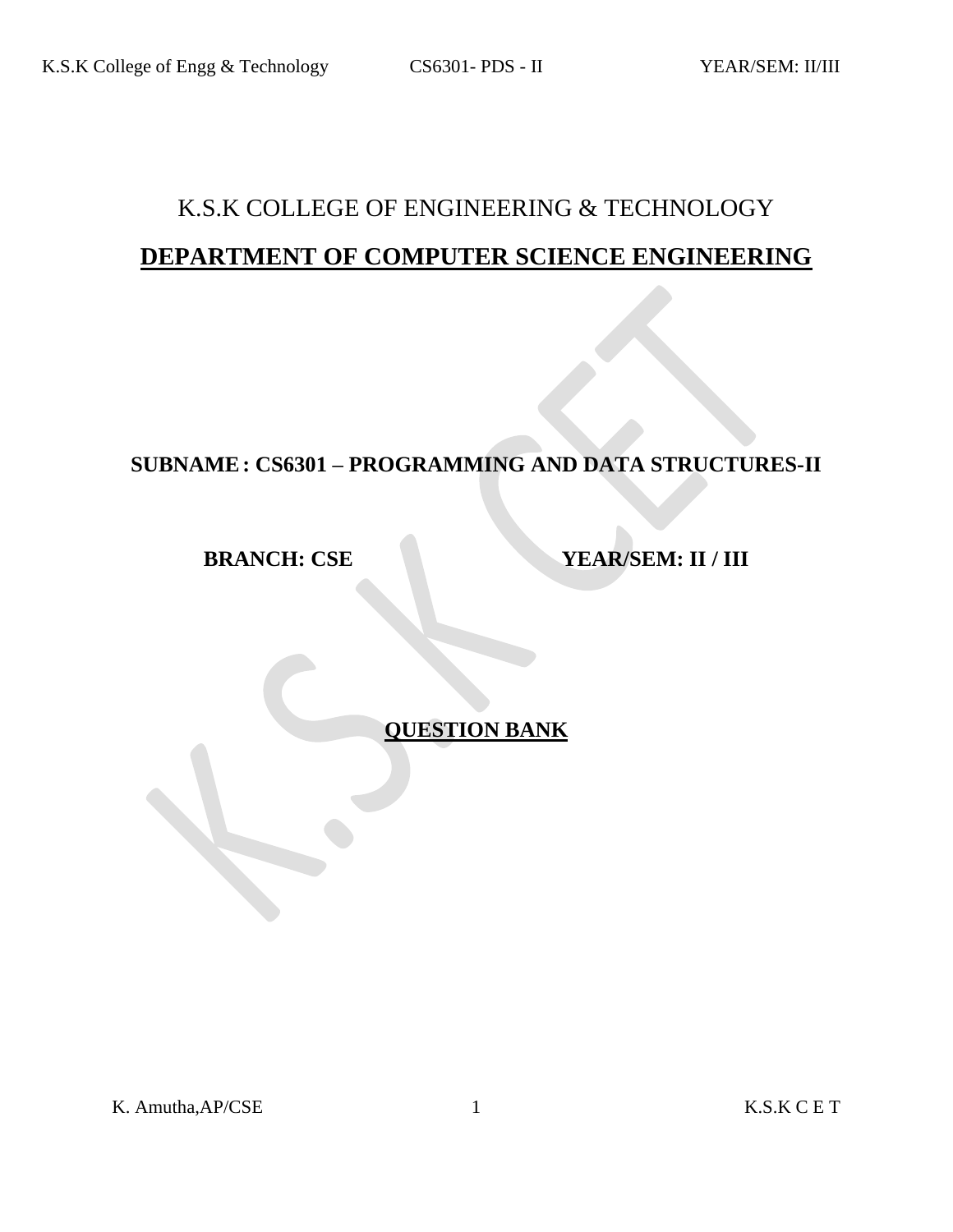#### **UNIT I**

# **OBJECT ORIENTED PROGRAMMING FUNDAMENTALS**

#### **PART-A (2 MARKS)**

- 1. Define class and object.
- 2. When do we declare a member of a class static?
- 3. What is a scope resolution operator and how can it be used for global variable?
- 4. What is meant by binding?
- 5. What does 'this' pointer point to?
- 6. Define encapsulation.
- 7. Write the properties of static member function.
- 8. What is an inline function?
- 9. What are the features of Object Oriented Programming?
- 10. List out the basic concepts of Object Oriented Programming.
- 11. State Polymorphism and List the types of Polymorphism.
- 12. Define Message Passing.
- 13. List out some of the benefits of OOP.
- 14. List out the conditions where inline expansion doesn't work.
- 15. Define friend function.

#### **PART B**

- 1. Write short notes on comparison of conventional programming and OOPS. (13)
- 2. Explain the control structures of  $C_{++}$  with suitable examples. (13)
- 3. Write a menu driven program to accept 2 integers and an operator  $(+,-,*,\%)$  and to perform the operation and print the result. (13)
- 4. Give the syntax and usage of the reserved word inline with two examples. (13)
- 5. Explain the importance of constructors and destructors with example. (13)
- 6. Define friend class and specify its importance. Explain with suitable example. (13)

## **PART C**

- 1. Write a program to get the student details and print the same using pointersto objects and pointers to members of a class. Create a class student. And use appropriate functions and data members. (15)
- 2. Write a program to demonstrate how a static data is accessed by a static member function.
- 3. Explain the merits and demerits of object oriented paradigm. (15)
- 4. What are the difference between pointer to constants and constant to pointers? (15)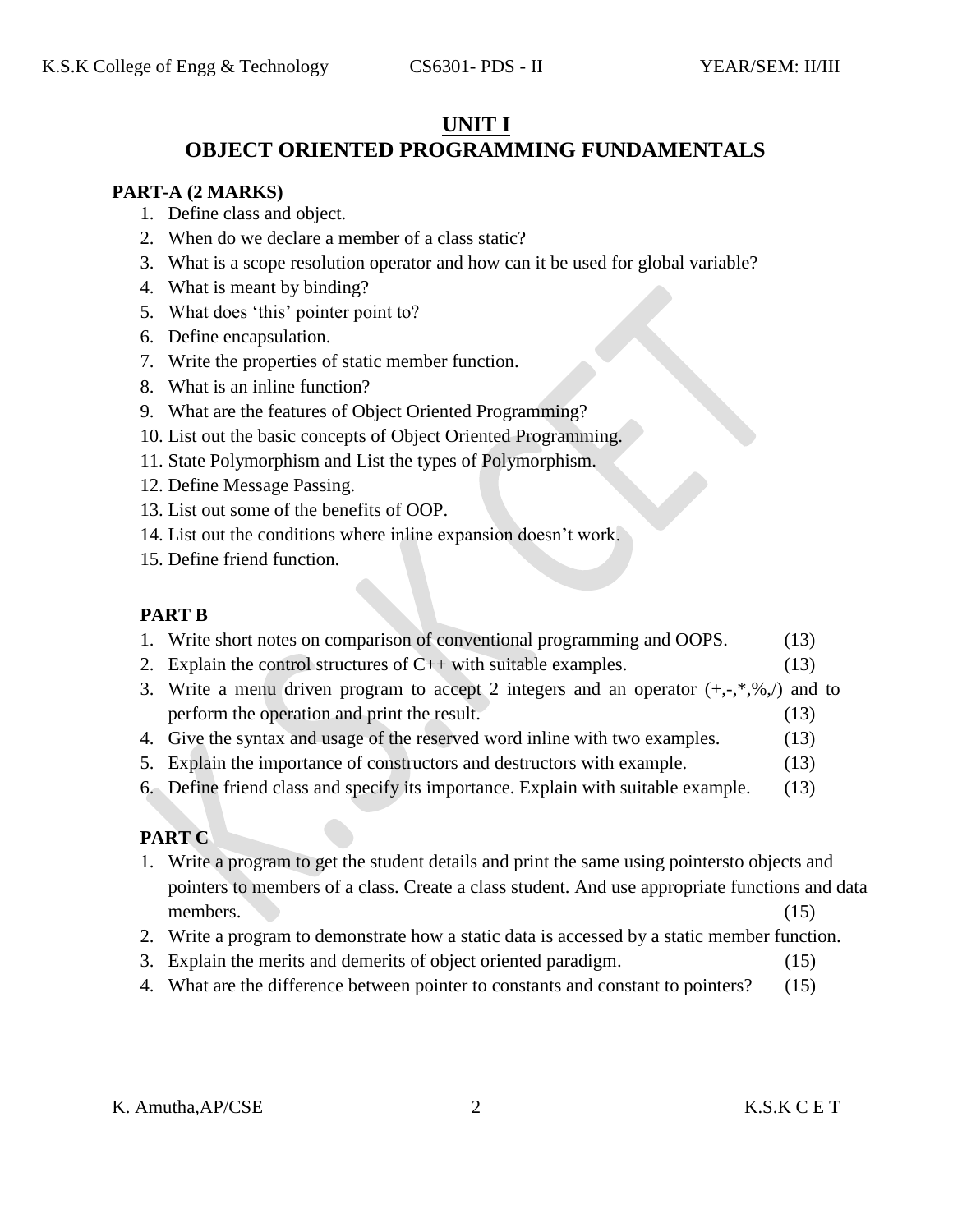#### **UNIT II**

#### **OBJECT ORIENTED PROGRAMMING CONCEPTS**

#### **PART-A (2 MARKS)**

- 1. Why is it necessary to overload an operator?
- 2. What is the need to declare base classes as virtual?
- 3. What is the use of virtual functions in  $C_{++}$ ?
- 4. What is inheritance?
- 5. What does multiple inheritance mean?
- 6. List out the operators which cannot be overloaded.
- 7. What is constructor?
- 8. Define default constructor.
- 9. Define parameterized constructor.
- 10. Define copy constructor.
- 11. Define dynamic constructor.
- 12. Define const object.
- 13. Define destructor.
- 14. Write some special characteristics of constructor.
- 15. What are the types of type conversions?
- 16. What is an abstract class?
- 17. What is meant by casting operator?
- 18. Is it possible to overload a constructor? How**?**

#### **PART B**

- 1. Define a class 'string'. Use overload  $=$  = ' operator to compare two strings. (13)
- 2. Describe the syntax of multiple inheritance? (13)
- 3. What is a virtual function? When do we make a virtual function ''pure''? (13)
- 4. What is operator overloading? Overload the numerical operators '+' and '/' for complex numbers "addition" and "division" respectively. (13)
- 5. Define friend class and specify its importance. Explain with suitable example. (13)

#### **PART C**

- 1. Explain the concept of inheritance by considering an example of "vehicle". (15)
- 2. Explain the operators used for dynamic memory allocation with examples. (15)
- 3. Write a C++ program to define overloaded constructor. (15)
- 4. Illustrate the use of copy constructor with suitable  $C_{++}$  program.  $(15)$
- 5. Illustrate the function overloading with suitable C++ program. (15)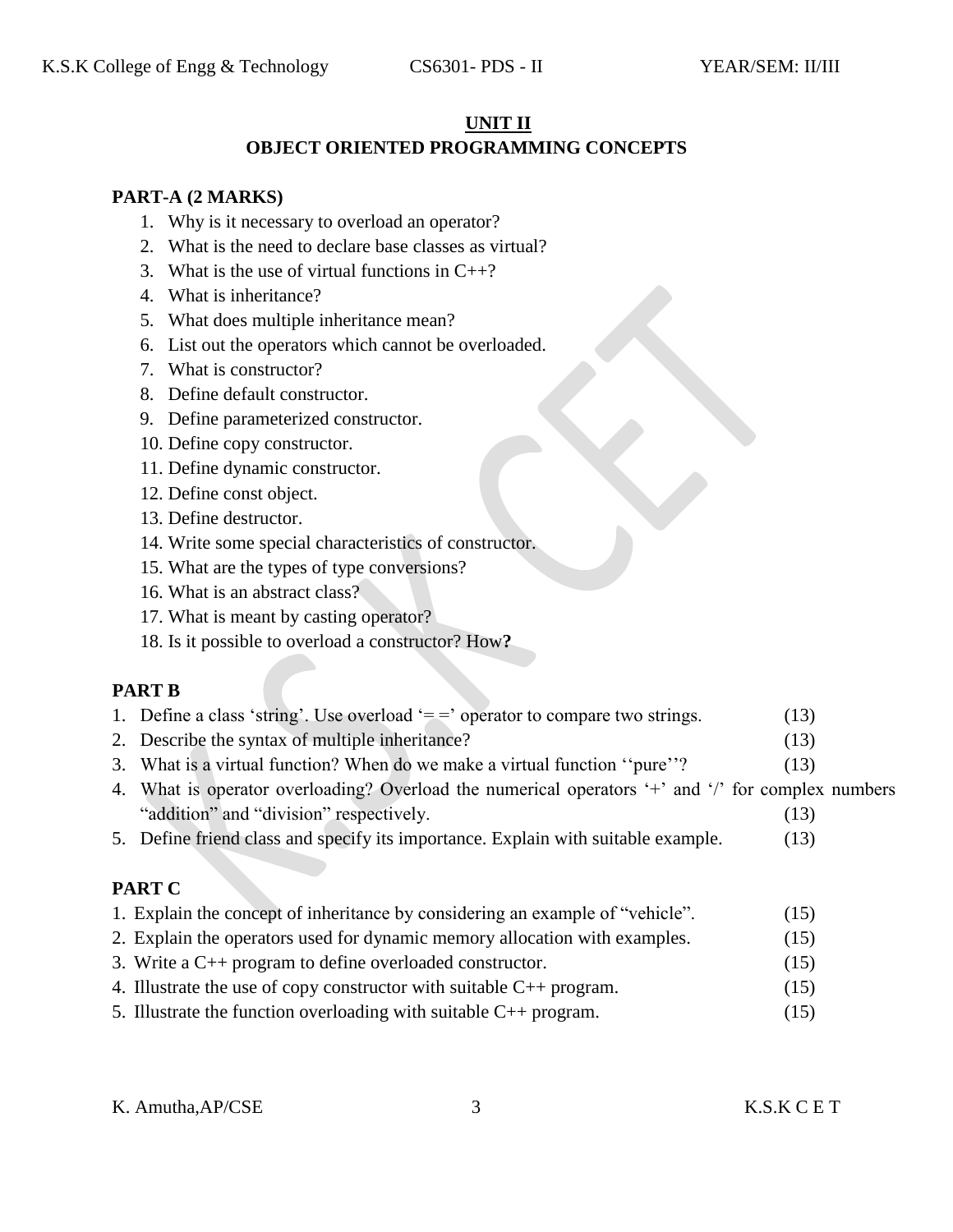#### **UNIT III**

## **C++ PROGRAMMING ADVANCED FEATURES**

#### **PART-A (2 MARKS)**

- 1. What is template?
- 2. How is an exception handled in  $C_{++}$ ?
- 3. What is file mode? List any four file modes.
- 4. What are the file stream classes used for creating input and output files?
- 5. List out any four containers supported by Standard Template Library.
- 6. List five common examples of exceptions.
- 7. What are the three standard template library adapters?
- 8. What is throw()? What is its use?
- 9. What is meant by abstract class?
- 10. What are streams? Why they are useful?
- 11. What is a namespace?
- 12. What is a manipulator?
- 13. How are exception classified?
- 14. What do you mean by synchronous exception?
- 15. What is asynchronous exception?
- 16. What is File?
- 17. What is String?
- 18. What are the ways for creating String object?
- 19. What are class templates?
- 20. What are function templates?

#### **PART B**

| 1. Explain with an example, how exception handling is carried out in $C_{++}$ .         | (13) |
|-----------------------------------------------------------------------------------------|------|
| 2. Write a class template to insert an element into a linked list.                      | (13) |
| 3. Write a class template to implement a stack.                                         | (13) |
| 4. What is a user defined exception? Explain with an example.                           | (13) |
| 5. Write a $C_{++}$ program to store set of objects in a file and to retrieve the same. | (13) |

## **PART C**

| 1. List the different stream classes supported in $C++$          | (15) |
|------------------------------------------------------------------|------|
| 2. Write a $C_{++}$ program to read the contents of a text file. | (15) |
| 3. Explain the use of any six manipulators with example.         | (15) |
| 4. Explain the use of any six manipulators with example.         | (15) |
| 5. Discuss in detail the unformatted I/O operations.             | (15) |

K. Amutha,AP/CSE 4 K.S.K C E T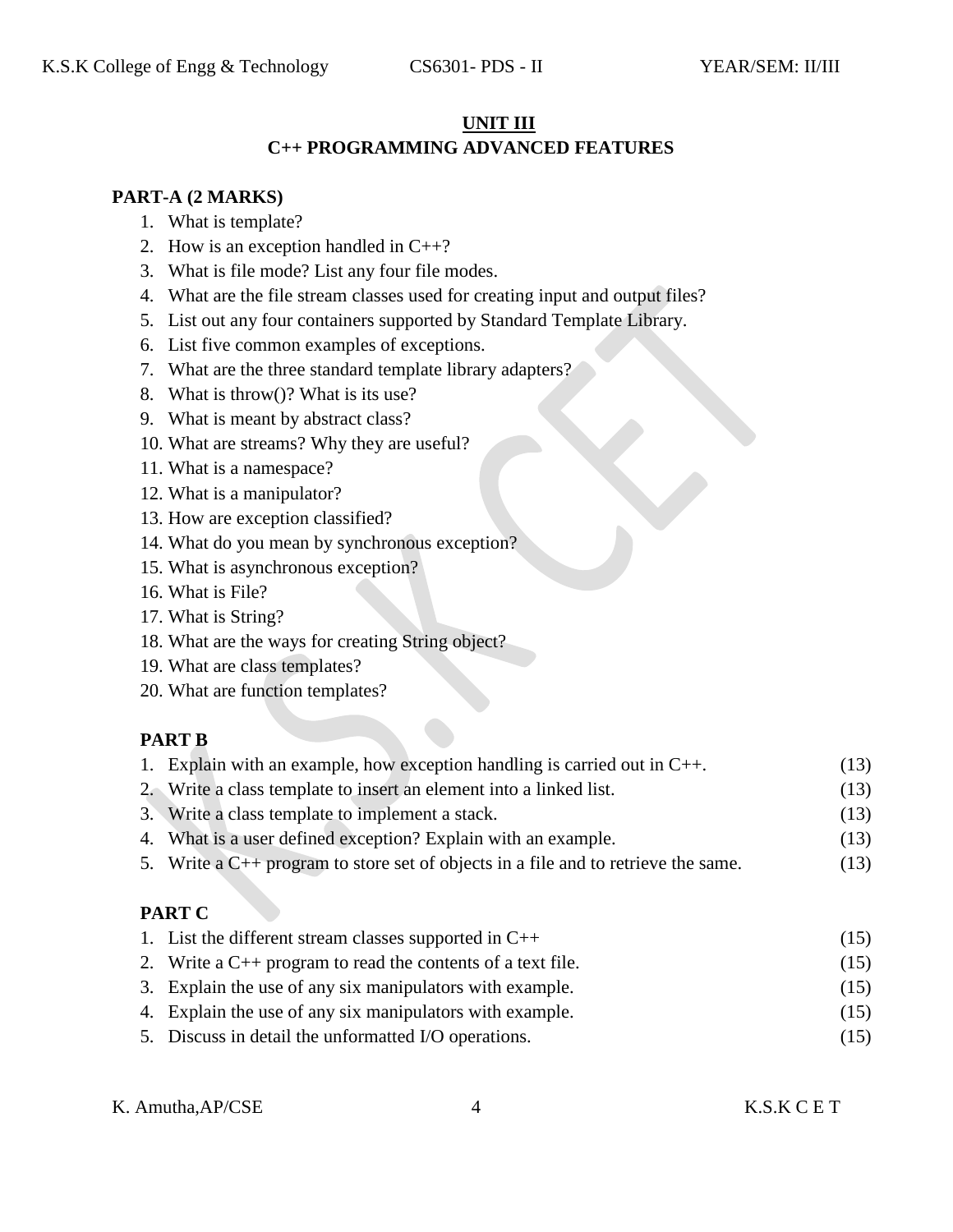#### **UNIT IV**

#### **ADVANCED NON-LINEAR DATA STRUCTURES**

#### **PART-A (2 MARKS)**

- 1. In an AVL tree, at what condition the balancing is to be done?
- 2. What do you mean by a heap and mention its types?
- 3. What is a binary search tree?
- 4. What is a disjoint set? Define the ADT for a disjoint set.
- 5. Define non linear data structure.
- 6. Discuss the application of trees.
- 7. Show the result of inserting 2;1;4;5;9;3;6;7 into an initially empty AVL tree.
- 8. Write any two advantages of binary heap.
- 9. Why is always a red node inserted into a red-black tree?
- 10. Distinguish between the constraints of shape property and heap property.
- 11. What is the purpose of Red black trees?
- 12. Give an example of Fibonacci heap and define Fibonacci heap.
- 13. Define binomial heap with appropriate diagram.
- 14. Does the sequence <23,17,14,6,13,10,1,5,7,12> represents a heap?
- 15. List out any two applications of splay trees.
- 16. Define amortized analysis.

## **PART B**

| 1. Discuss, compare and contrast Binomial heaps and Fibonacci heaps in terms of insertion, deletion |      |
|-----------------------------------------------------------------------------------------------------|------|
| operations and applications.                                                                        | (13) |
| 2. Write algorithm to construct Fibonacci heap with suitable example.                               | (13) |
| 3. Write algorithm to construct Binomial heap with suitable example.                                | (13) |
| 4. What are the properties of Red black trees?                                                      | (13) |

- 5. What is the need for splay trees? Give an example. (13)
- 6. Illustrate with an algorithm to show the insertion of data into an AVL tree. (13)

## **PART C**

| Explain insertion procedure in Red-Black tree and insert the following sequence: |      |  |
|----------------------------------------------------------------------------------|------|--|
| $\{20, 10, 5, 30, 40, 57, 3, 2, 4, 35, 25, 18, 22, 21\}$                         | (15) |  |
| 2. Show the result of inserting 10,17,2,4,9,6,8 into an empty AVL tree.          | (15) |  |

- 3. Write the procedure to implement double rotation while insertingnodes in AVL tree. (15)
- 4. Explain Fibonacci Heap Deletion Key operation using Cascading-Cut procedure with example.

(15)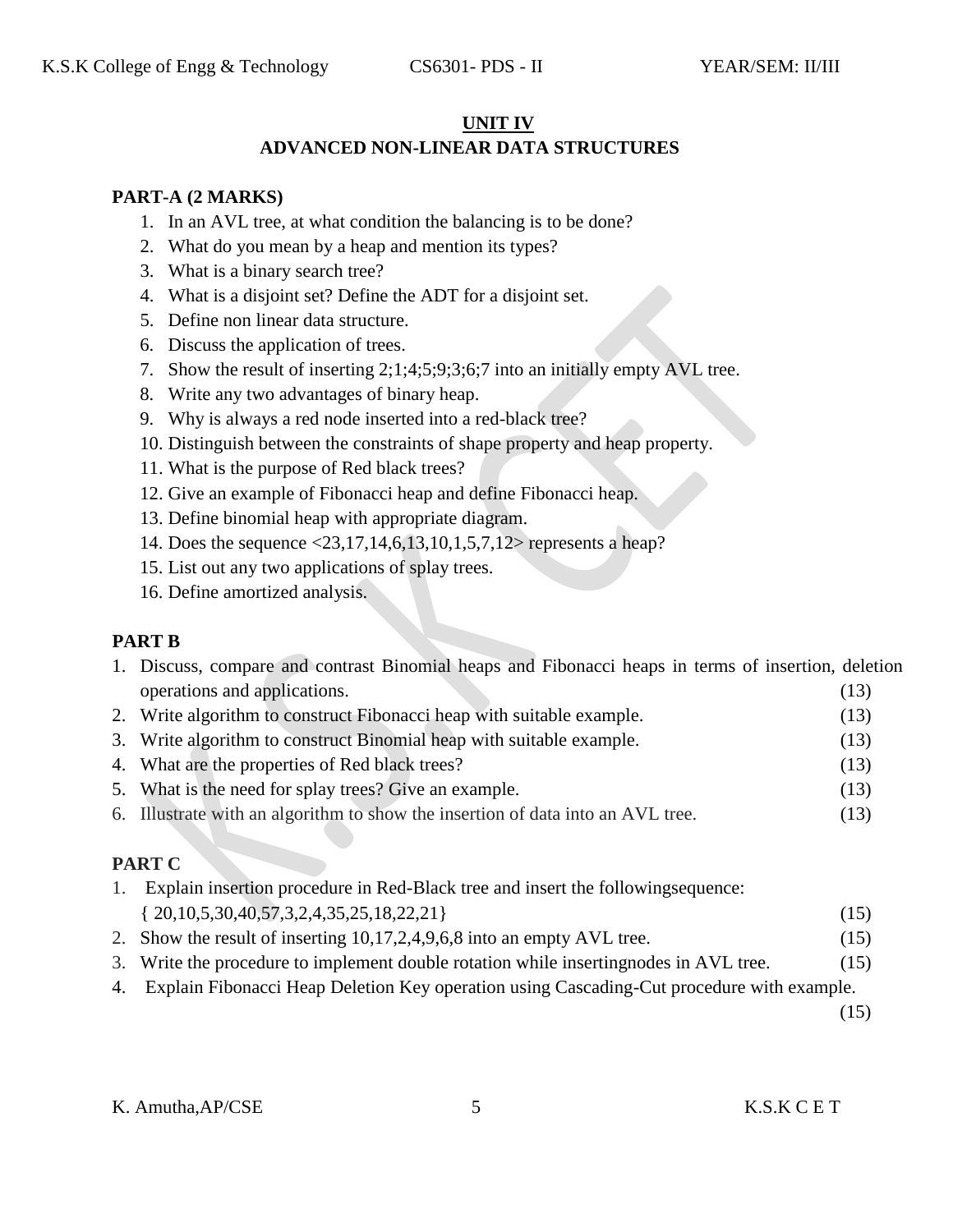## **UNIT V - GRAPHS**

## **PART-A (2 MARKS)**

- 1. Define graph.
- 2. When does a graph become tree?
- 3. What is a spanning tree?
- 4. What is degree of a graph?
- 5. Define indegree and out degree of a graph.
- 6. What is a minimum spanning tree?
- 7. What is Euler circuit?
- 8. What are the two ways of representing a graph? Give examples.
- 9. Does either prim's or Kruskal's algorithm work if there are negative weights?
- 10. List out the applications of graph.
- 11. Does the minimum spanning tree of a graph give the shortest distance between any two specific nodes? Justify.
- 12. What is meant by digraph? Define the terms in-degree and out-degree with respect to a digraph.
- 13. Write the adjacency matrix for the following graph.



- 14. What is topological sort?
- 15. Define bi-connected graph.
- 16. What is meant by biconnectivity and articulation point with respect to undirected graphs?
- 17. What do you mean by depth first traversal?
- 18. What is a forest?
- 19. What do you mean by breadth first traversal?
- 20. Explain prim's and Kruskal's algorithm.

# **PART B**

- 1. Explain the method of constructing minimum cost spanning tree using Kruskal's algorithm. (13)
- 2. Explain briefly articulation points and biconnected components. (13)
- 3. Explain the traversals of directed graphs also give its analysis. (13)
- 4. Explain Prim's algorithm to construct minimum spanning tree from an undirected graph. (13)
- 5. What is topological sort? Write an algorithm to perform topological sort. (13)

K. Amutha,AP/CSE 6 K.S.K C E T